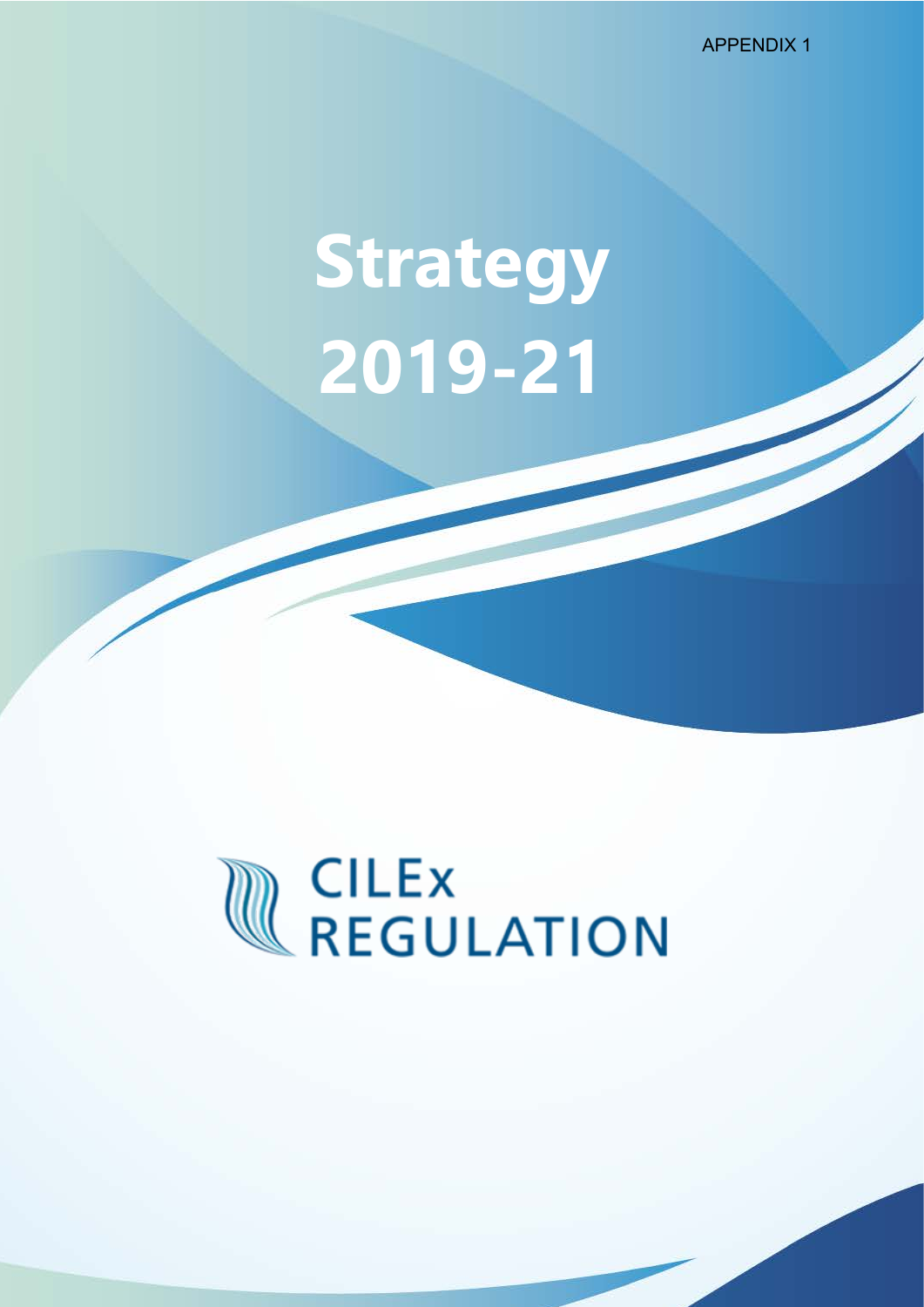#### **Mission Statement**

Delivering progressive legal regulation for the benefit of everyone.

#### **Our Strategic Priorities**

To achieve our mission statement, we have identified the following strategic objectives:

- 1. To ensure that the needs of the consumer, both current and future, inform our work by:
	- a. Instilling and embedding a culture of transparency among legal services providers we regulate
	- b. Extending our knowledge of consumer needs and perspectives
	- c. Delivering a public register and corporate website that enhances consumers access to justice
	- d. Collaborating with other regulators on the delivery of the Legal Choices website
	- e. Ensuring that consumer impact assessment is core to the development of our regulatory arrangements
- 2. To strengthen the diversity of the legal profession and accessibility to legal services by:
	- a. Reviewing the suitability of existing qualifying requirements to identify legitimate opportunities to enhance a diversified workforce whilst maintaining existing standards
	- b. Identifying opportunities within our regulatory processes and activities to support and increase diversity and equality of access in legal services
	- c. Delivering entity regulation and ABS licensing through providing support to identify and realise opportunities
	- d. Providing a lean, proportionate and supportive regulatory framework whilst ensuring safe standards and oversight
- 3. To promote and uphold the highest standards through:
	- a. Delivering a review of legal education and introducing new standards
	- b. Playing a leading role in promoting understanding of new technologies for legal services
	- c. Utilising Regulator resources most effectively through a risk and evidencebased monitoring and enforcement approach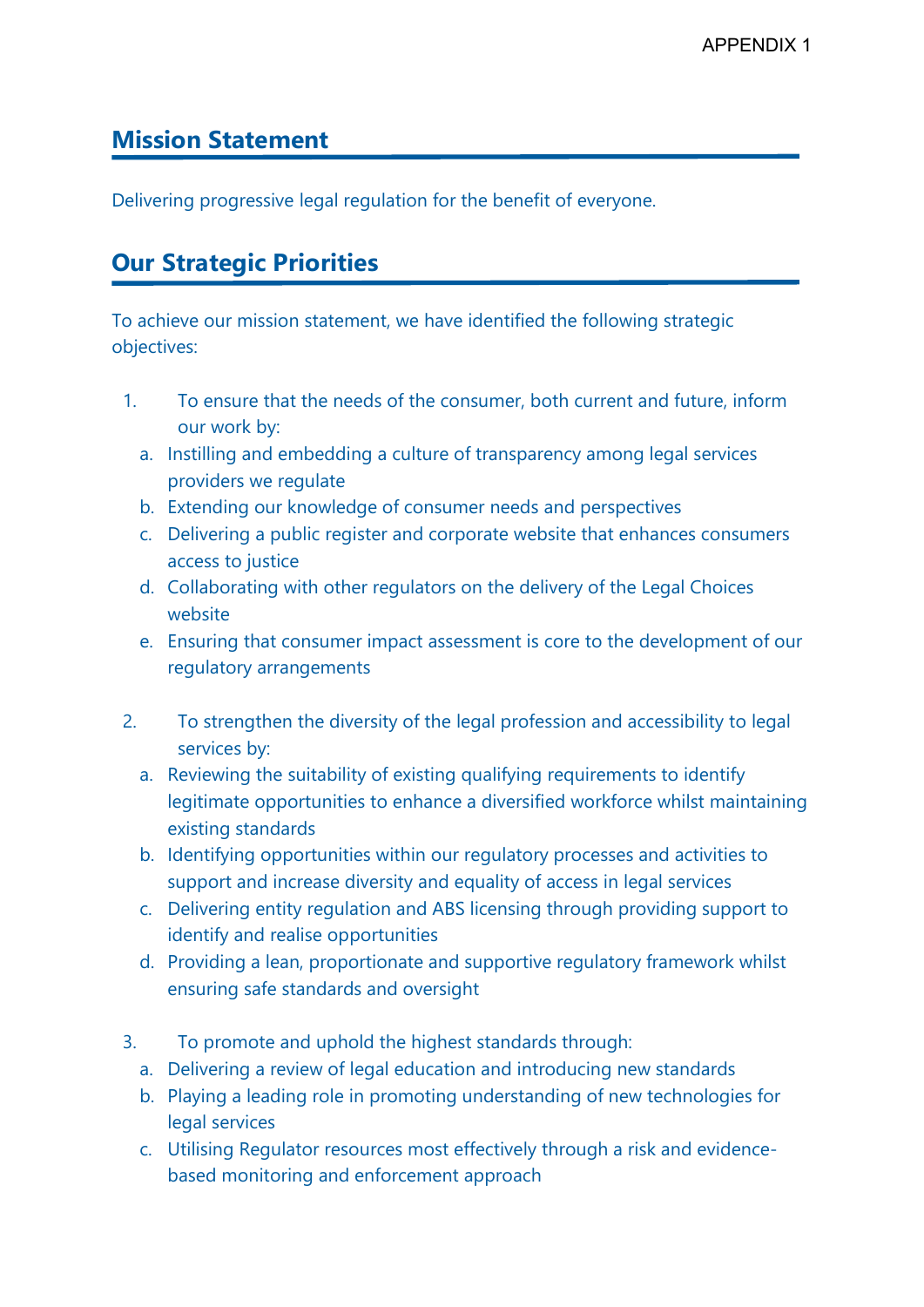The delivery of these three strategic strands will be underpinned by our continued development of an effective operating environment and enhancing our ability to regulate in the public interest through flexible and agile regulatory models. This includes a focus on greater financial independence through increasing market share, in order to provide more choice for the consumer; on sustaining financial control and looking for opportunities to improve regulatory processes; and on developing our interface with the new CILEx governance framework to ensure our independence while promoting collaboration.

### **Regulatory Objectives**

The eight regulatory objectives set out in the Legal Services Act 2007 are:

- 1. protecting and promoting the public interest;
- 2. supporting the constitutional principle of the rule of law;
- 3. improving access to justice;
- 4. protecting and promoting the interests of consumers;
- 5. promoting competition in the provision of legal services;
- 6. encouraging an independent, strong, diverse and effective legal profession;
- 7. increasing public understanding of the citizen's legal rights and duties;
- 8. promoting and maintaining adherence to the professional principles:
	- act with independence and integrity;
	- maintain proper standards of work:
	- act in the best interests of clients;
	- comply with practitioners' duty to the Court to act with independence;
	- in the interests of justice;
	- keep clients' affairs confidential.

CILEx Regulation's commitment is at all times to act in accordance with the regulatory objectives. All elements of the strategy are targeted at meeting one or more of these. For 2018/19, we are focused in particular on delivering a number of transparency requirements that seek to improve consumer choice and decisionmaking as well as developing new education standards.

The interests of consumers are at the heart of our work. Our mission is to ensure that our regulated community delivers work of the highest quality, integrity and value to